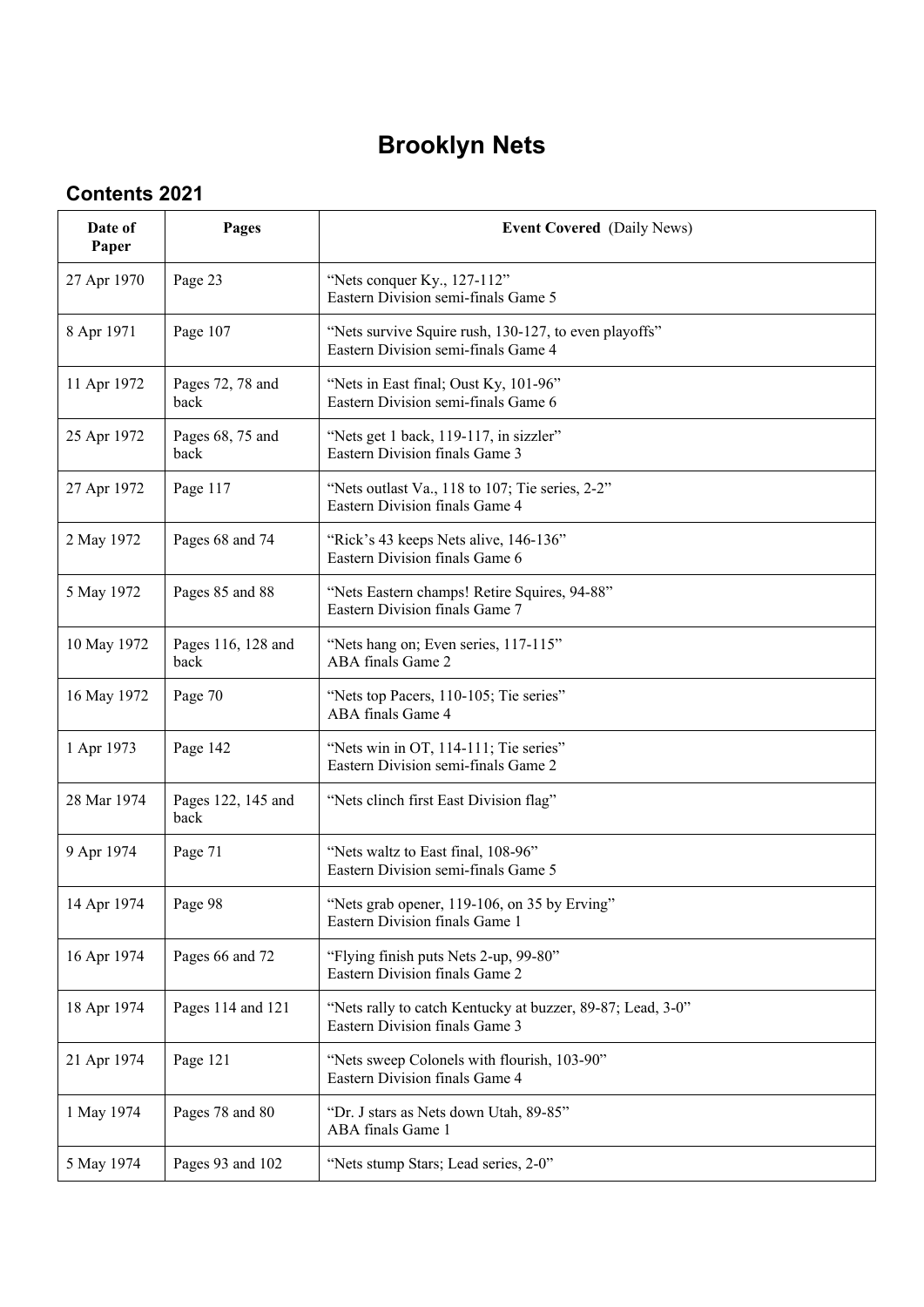|             |                    | ABA finals Game 2                                                                             |
|-------------|--------------------|-----------------------------------------------------------------------------------------------|
| 8 May 1974  | Pages 43 and back  | "Lucky' Nets set to sweep up ABA"<br>ABA finals Game 3                                        |
| 11 May 1974 | Pages 28 and back  | "Nets champs; Who owns N.Y.? Nets, 111-100"<br><b>ABA</b> champions                           |
| 7 Apr 1975  | Pages 49 and 55    | "Nets have proper spirit in rally, 111-105"<br>Eastern Division semi-finals Game 1            |
| 10 Apr 1976 | Page 31            | "Nets blunt Spurs, 116-101, to take 1-0 playoff edge"<br>ABA playoffs semi-finals Game 1      |
| 19 Apr 1976 | Page 51            | "Dr. J. sutures $(2-2)$ bloody Spurs, $110-108$ "<br>ABA playoffs semi-finals Game 4          |
| 20 Apr 1976 | Page 55            | "Dr. J. saves Nets, 110-108; 1-up on Spurs"<br>ABA playoffs semi-finals Game 5                |
| 25 Apr 1976 | Page 125           | "Jones' 25 help Nets spurn Spurs, 121-114"<br>ABA playoffs semi-finals Game 7                 |
| 2 May 1976  | Page 137           | "Nets top Denver; Lead, 1-0"<br>ABA finals Game 1                                             |
| 7 May 1976  | Pages 96 and 101   | "Doc's big finish lifts Nets, 117-111"<br>ABA finals Game 3                                   |
| 9 May 1976  | Pages 105 and back | "Nets blitz Nuggets, 121-112; Lead series 3-1"<br>ABA finals Game 4                           |
| 14 May 1976 | Pages 80 and back  | "Nets' amazin' comeback wins title, 112-106"<br><b>ABA</b> champions                          |
| 22 Oct 1977 | Page 24            | "Pete's 41 spoils Nets' N.J. debut"                                                           |
| 19 Apr 1984 | Pages 72 and 79    | "Buck's 25 help Nets jar Sixers, 116-101"<br>Eastern Conference 1st Round Game 1              |
| 21 Apr 1984 | Back page          | "Amazin' Nets! Shock Sixers, 116-102; lead 2-0"<br>Eastern Conference 1st Round Game 2        |
| 27 Apr 1984 | Pages 59 and back  | "Nets oust 76ers, 101-98"<br>Eastern Conference 1st Round Game 5                              |
| 30 Apr 1984 | Pages 46 and back  | "Nets stuff Bucks; Dawk's 32 clear path to 1-0 lead"<br>Eastern Conference semi-finals Game 1 |
| 6 May 1984  | Page 23            | "Net rally passes Bucks, 106-99; series at 2-2"<br>Eastern Conference semi-finals Game 4      |
| 4 Apr 1987  | Page 32            | "Tears, cheers as Nets honor their Doctor"                                                    |
| 29 Apr 1992 | Pages 54 & 55      | "Nets refuse to let season end, 109-104"<br>Eastern Conference 1st Round Game 3               |
| 8 May 1993  | Pages 30 and back  | "Nets to Cavs: Knot; Blowout win forces Game 5"<br>Eastern Conference 1st Round Game 4        |
| 5 May 1994  | Pages 74 & 75 and  | "Nets' pride & passion show; New Jersey thwarts Knick rally in OT"                            |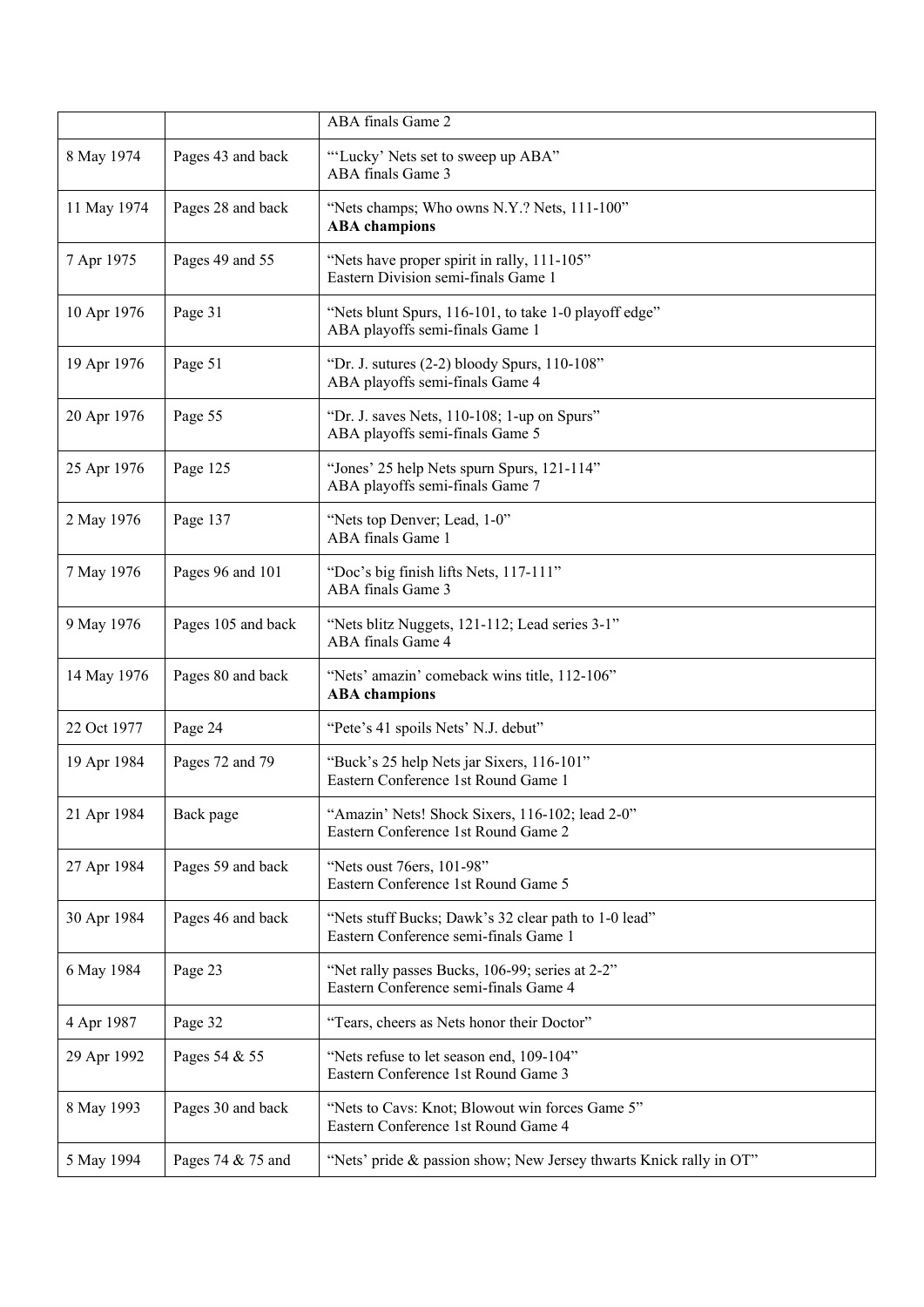|              | back                           | Eastern Conference 1st Round Game 3                                                                                 |
|--------------|--------------------------------|---------------------------------------------------------------------------------------------------------------------|
| 10 Apr 2002  | Page 56                        | "It's banner night for Nets; Sail to first Atlantic crown"                                                          |
| 3 May 2002   | Pages 80 & 81                  | "Kidd carries Nets onward; 2-OT heroics help hold off Reggie, Indy"<br>Eastern Conference 1st Round Game 5          |
| 16 May 2002  | Pages 80 & 81                  | "Kidd nets trip to East Finals; Jason comes through late as Celtics await"<br>Eastern Conference semi-finals Game 5 |
| 20 May 2002  | Pages 54 & 55                  | "Jason rises to net first; Kidd lets play shut up Celts"<br>Eastern Conference finals Game 1                        |
| 28 May 2002  | Pages 52 & 53                  | "It's a whole New Jersey; Nets hold off collapse & Celtics this time"<br>Eastern Conference finals Game 4           |
| 30 May 2002  | Pages 68 & 69 and<br>back      | "A Nets stomp in the swamp; Jason puts Jersey 1 win from finals"<br>Eastern Conference finals Game 5                |
| 1 June 2002  | Front, 44 & 45, 46<br>and back | "Believe It; No Kidding, Nets are heading to NBA Finals"<br><b>Eastern Conference champions</b>                     |
| 2 May 2003   | Pages 80 & 81                  | "Nets bag Bucks, get set for Celts"<br>Eastern Conference 1st Round Game 6                                          |
| 13 May 2003  | Pages 52 & 53                  | "Nets dust off Celts in 2 OTs; Ride their first sweep into semis"<br>Eastern Conference semi-finals Game 4          |
| 19 May 2003  | Pages 56 & 57                  | "Chalk up one for Kidd zone; Nets call Jason jolt a last-second first"<br>Eastern Conference finals Game 1          |
| 21 May 2003  | Pages 72 & 73                  | "Nets heading home with sweep dreams; Win 2nd squeaker for 2-0 series lead"<br>Eastern Conference finals Game 2     |
| 23 May 2003  | Pages 78 & 79                  | "Kidd gets Nets' motor running; Race past Detroit, keep sweep alive"<br>Eastern Conference finals Game 3            |
| 25 May 2003  | Pages 50 & 51, 52 &<br>53      | "Nets demand final justice; Refrain sweeps team: This time, we win"<br><b>Eastern Conference champions</b>          |
| 7 June 2003  | Pages 46 & 47                  | "Can't 2nd-guess Nets' Finals first; Byron, Jason solve Duncan, pull even"<br>NBA finals Game 2                     |
| 12 June 2003 | Pages 86 & 87                  | "Nets stand up & get counted even; Kenyon, Jefferson set Spurs on heels"<br>NBA finals Game 4                       |
| 18 Apr 2004  | Pages 64 & 65                  | "Knicks aren't in the running; Nets sprint to rout, land first blow"<br>Eastern Conference 1st Round Game 1         |
| 21 Apr 2004  | Pages 52 & 53                  | "Nets roar to quiet Knicks; Take 2-0 lead as talk fizzles"<br>Eastern Conference 1st Round Game 2                   |
| 23 Apr 2004  | Pages 86 & 87                  | "Knicks facing broom doom; Nets look for KO"<br>Eastern Conference 1st Round Game 3                                 |
| 26 Apr 2004  | Pages 68 & 69                  | "Knicks' season is swept away"<br>Eastern Conference 1st Round Game 4                                               |
| 10 May 2004  | Pages 58 & 59                  | "Nets' motors running again; Swamp Pistons with quick start"<br>Eastern Conference semi-finals Game 3               |
|              |                                |                                                                                                                     |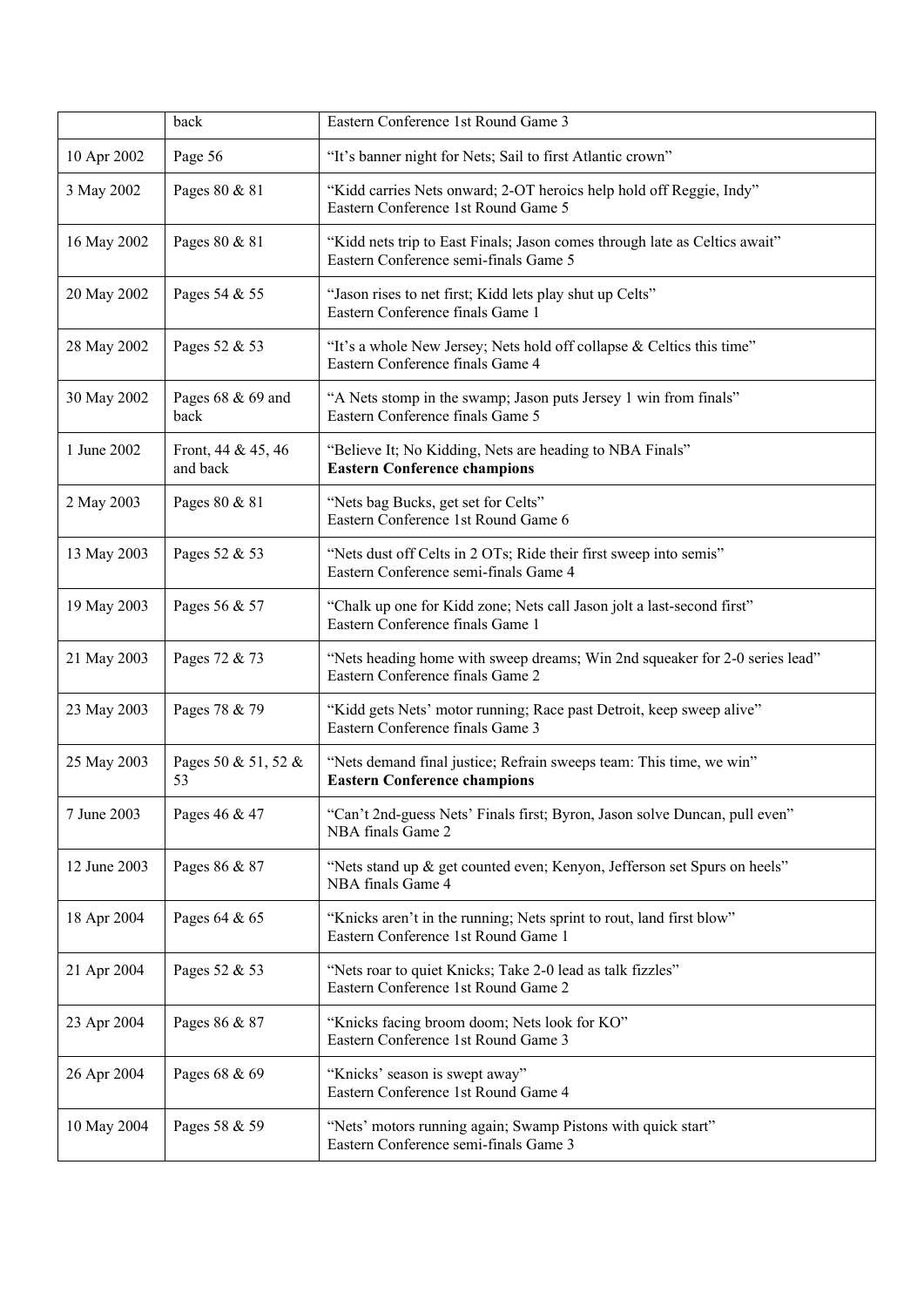| 12 May 2004   | Pages 54 & 55             | "Jason points Nets to even; Kidd's stuff too much for Pistons in rout"<br>Eastern Conference semi-finals Game 4                         |
|---------------|---------------------------|-----------------------------------------------------------------------------------------------------------------------------------------|
| 15 May 2004   | Pages 42 & 43 and<br>back | "Nets survive triple bypass; Hold off Pistons in a heartstopper"<br>Eastern Conference semi-finals Game 5                               |
| 5 Apr 2006    | Page 67                   | "Nets rule Atlantic; Clinch division with 13th in row"                                                                                  |
| 5 May 2006    | Pages 90 & 91             | "Fired-up Nets to meet Heat"<br>Eastern Conference 1st Round Game 4                                                                     |
| 9 May 2006    | Pages 78 & 79             | "Net opener is a day at beach; Scorch Heat but lose Jefferson to injury"<br>Eastern Conference semi-finals Game 1                       |
| 5 May 2007    | Pages 52 & 53             | "R.J. leads way to Cleveland; Late basket & steal help Nets finish off Raptors"<br>Eastern Conference 1st Round Game 6                  |
| 13 May 2007   | Pages 60 & 61             | "bound to happen; Nets control glass & Cavs in Game 3"<br>Eastern Conference semi-finals Game 3                                         |
| 17 May 2007   | Pages 56 & 57             | "Kidd gets Nets to bring it on home; Crunch Cavs to force 6"<br>Eastern Conference semi-finals Game 5                                   |
| 4 Nov 2012    | Pages 48 & 49, 50 &<br>51 | "Ruin the opener? Fuhgeddaboudit! Nets are winners in big Brooklyn debut"                                                               |
| 3 May 2013    | Pages 70 & 71             | "Net victory is B'klyn Bridge; Deron & Co. head home for Game 7"<br>Eastern Conference 1st Round Game 6                                 |
| 18 Oct 2013   | Pages 56 & 57             | "Kidd's night; Jason goes back to work after jersey gets raised"                                                                        |
| 5 May 2014    | Pages 42 & 43             | "Pierce, Nets block & roll; Swat Raptors in Game 7, head to Miami"<br>Eastern Conference 1st Round Game 7                               |
| 11 May 2014   | Pages 58 & 59             | "Nets zero in at Barclays; Deron and Co. bounce back, trail Heat 2-1"<br>Eastern Conference semi-finals Game 3                          |
| 26 Apr 2015   | Page 58                   | "A rallying point; While Deron sits, gritty Nets rally & soar over Hawks"<br>Eastern Conference 1st Round Game 3                        |
| 28 April 2015 | Page 54                   | "Nets get even; Deron scores 35, OT win ties it 2-2"<br>Eastern Conference 1st Round Game 4                                             |
| 14 Apr 2019   | Pages 70 & 71             | "Nets shock in Philly! Brooklyn routs Sixers to take 1-0 series lead"<br>Eastern Conference 1st Round Game 1                            |
| 23 May 2021   | Pages 58 & 59             | "Start slow & then roll; Nets cruise past Celtics in Game 1 despite poor shooting"<br>Eastern Conference 1st Round Game 1               |
| 26 May 2021   | Pages 34 & 35             | "No contest in Brooklyn; Nets take 2-0 series lead over Celtics on Joe Harris' hot<br>hand"<br>Eastern Conference 1st Round Game 2      |
| 31 May 2021   | Pages 34 & 35             | "Last word to Kyrie; Fan tosses bottle, but Nets star puts Celtics on brink"<br>Eastern Conference 1st Round Game 4                     |
| 2 June 2021   | Pages 34 & 35             | "It's Buck season; Nets finish off Celtics, turn their attention to Freak and Co. in<br>round 2"<br>Eastern Conference 1st Round Game 5 |
| 6 June 2021   | Pages 58 & 59             | "The beard-less Nets still roll; B'klyn has no problem with Bucks even with Harden                                                      |